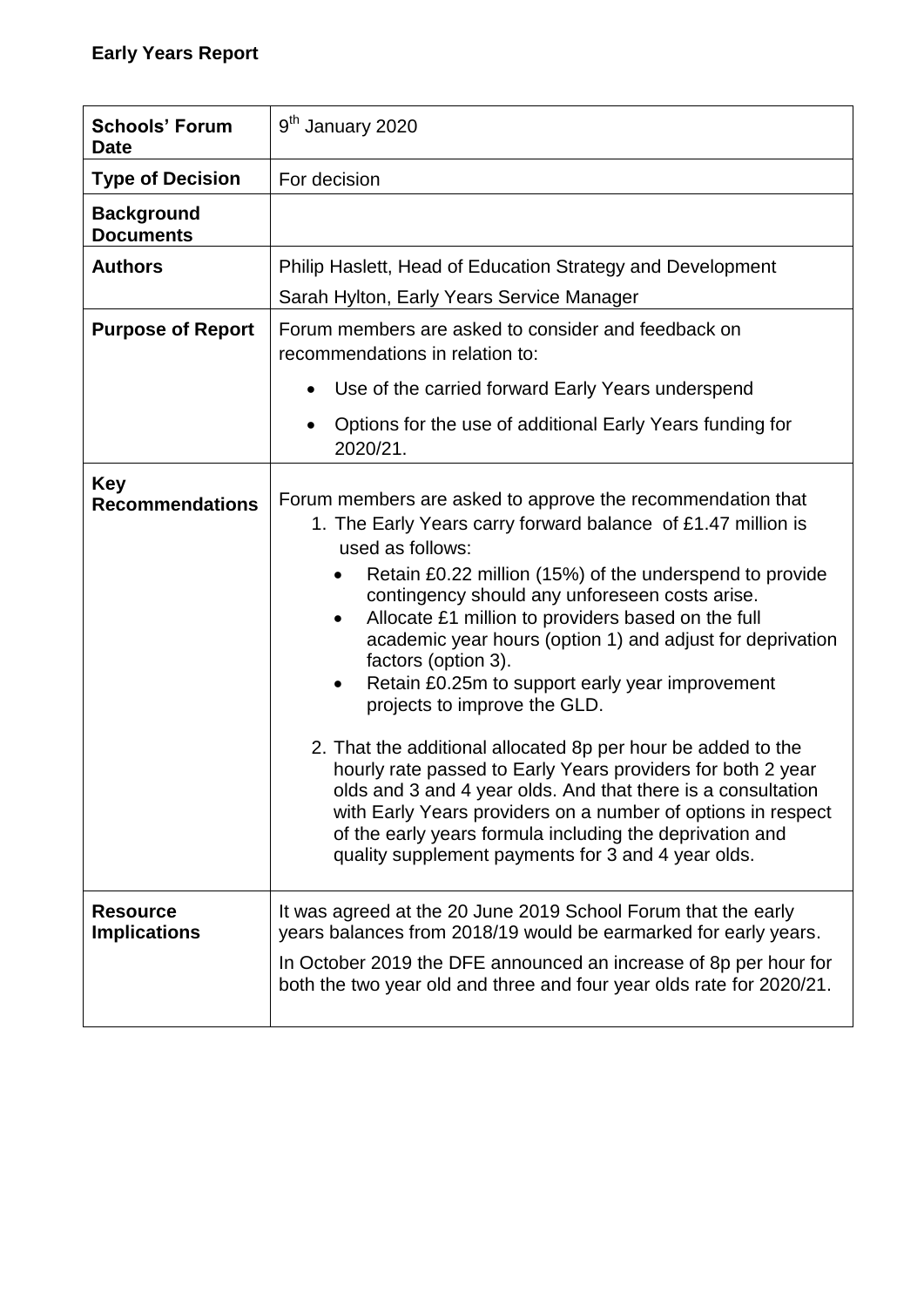### **1. Introduction**

- 1.1.The Dedicated Schools Grant (DSG) Early Years block funding is calculated using the numbers from the claims submitted in the January census multiplied by a nationally set rate hourly rate which currently for 2019/20 in Gloucestershire is £4.30 for three and four year olds and £5.28 for two year olds. The January census 2019 is used to fund the Autumn 2018 and the spring and summer term 2019, this creates a lagged funding effect for the Autumn and Spring terms.
- 1.2.Funding is also not utilised equally across the academic year. The number of hours for three and four year olds are lower in the Autumn term and increase to be at their highest in the summer term. With the Autumn term also being 14 weeks rather than 12 for the other two terms, this can lead to surplus funding being available when the lagged effect is adjusted for in the June/July of the following year.
- 1.3.This paper sets out the Early Years context in Gloucestershire and provides options for how best to use the surplus generated by the funding conditions detailed above.

#### **2. Current position and challenges of Early Years provision in Gloucestershire**

- 2.1.It is difficult to overstate the importance to children of having the best possible start in life. Getting off to a good start is hugely important to their subsequent outcomes as they progress through childhood to adolescence and adulthood. Being able to access good quality, local early years provision is critical, particularly for those children from disadvantaged backgrounds. It reduces the gap in development for children and ensure all children start school reaching a good level of development as they enter year one.
- 2.2.Good progress has been made by the Early Years Service over recent years to ensure provision is both accessible and of high quality. However, more work is needed to improve outcomes for children, particularly in achieving a good level of development or 'school readiness' as a vital baseline measure to understand progress as they go through school.
- 2.3.The fragility of the Early Years infrastructure presents a challenge to the sufficiency and quality of early education and childcare both locally and nationally.
- 2.4.Rising costs and the low hourly childcare rate have led to nurseries struggling to recruit and retain qualified staff, and to ensure long term sustainability. As a result of this, and general financial challenges for small child care businesses, we have started to see an increase in the number of settings closing or reporting that they are at risk of closure. We are currently conducting a risk analysis of charity run settings in the county and early indications are that many will need significant support to remain sustainable.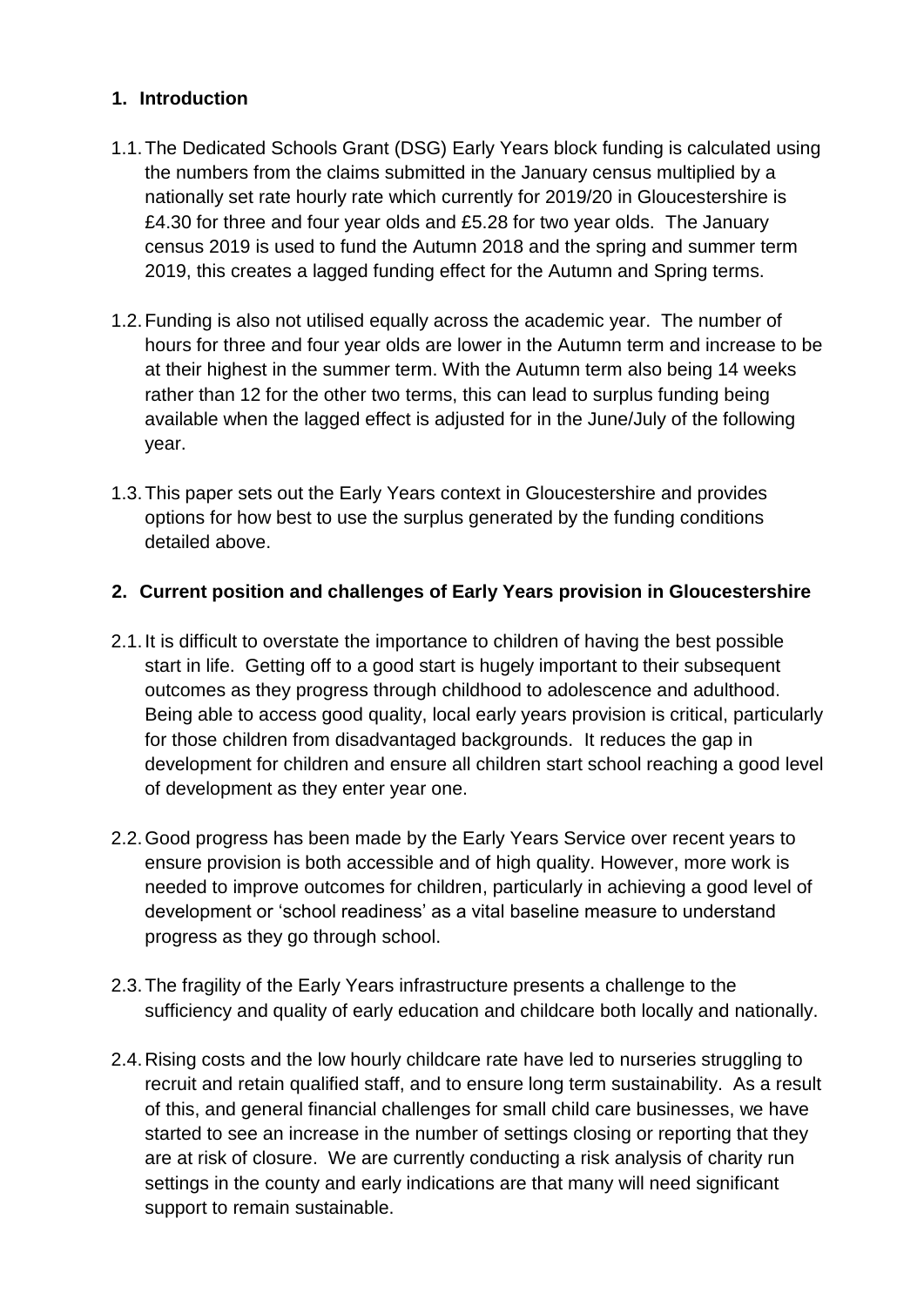- 2.5.Whilst the hourly rate is set by Government, local providers do challenge the LA in respect of the low funding levels they receive and the impact that this has on both quality and sustainability of provision.
- 2.6.Sheffield City Council were recently challenged by its local EY providers when they identified that the Council had an underspend of approximately £800,000 for 2018/19 within the early years DSG budget. As a result of the challenge Sheffield City Council agreed to increase providers' base funding rate by 4p from £4.10 to £4.14 and boost the deprivation supplement by 10p to 40p per child. This will be backdated for all early years providers to April 2019

## **3. Current Financial Position**

- 3.1.At the end of 2018/19 the carry forward of Early Years DSG in Gloucestershire was £1.505 million caused by a significant increase in the January census numbers which were adjusted for in the year end accounts. Further adjustments relating to 2018/19 and the finalised DFE allocations received in July 19, including the lagged effect, have resulted in early years balances of £1.47 million. Discussions have been taking place since this date to decide on the best approach to take to distribute the balances.
- 3.2.Current estimates of hours and costs for 2019/20 based on the summer and autumn terms are forecast to be between £0.42 million and £0.62 million underspent for three and four year olds. Two year old payments are close to budget based on the latest estimates.

## **4. Funding Options In-Year**

- 4.1.Gloucestershire currently has early years DSG carry forward balances available of £1.47 million. There are a number of options set out below which could be applied.
	- 1. Allocate funding to providers based on academic year hours Autumn 18 to Summer 19, OR
	- 2. Allocate funding to providers based on just the summer term hours Summer 19, OR
	- 3. Using either of the above options but adjusting for deprivation.
	- 4. Allocate funding towards early years projects to improve standards and support early intervention.
	- 5. Retain the underspend to off-set overspend on Dedicated Schools Grant
- 4.2.After consideration of the options available, it is recommended that we:
	- retain £0.22 million (15%) of the underspend to provide contingency should any unforeseen costs arise.
	- allocate £1 million to providers based on the full academic year hours (option 1) and adjust for deprivation factors (option 3).
	- Retain £0.25m to support early year improvement projects to improve the GLD.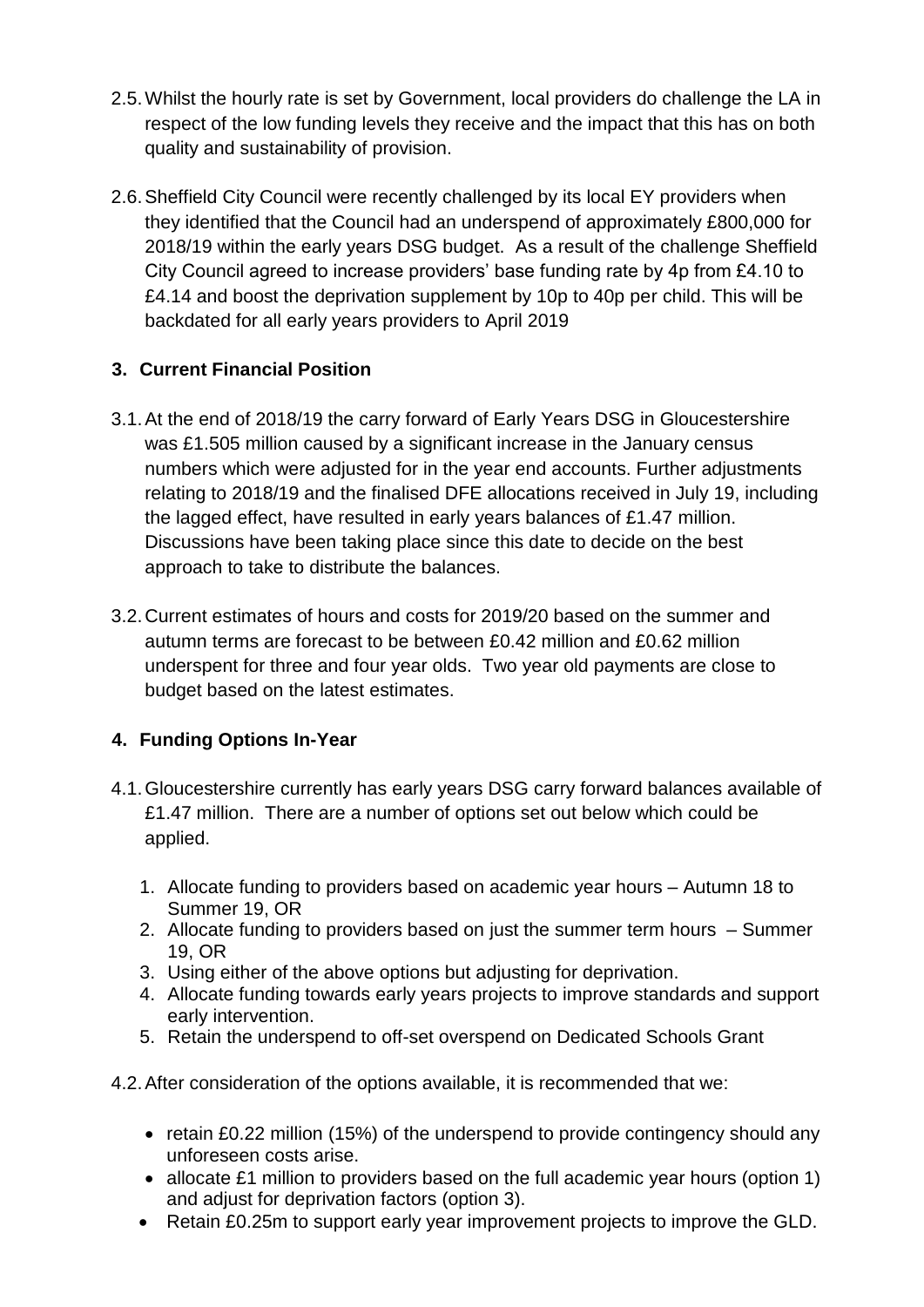### **5. Rationale**

- 5.1.It provides a positive injection of funding (£1m) based on providers last years claims, which will be well received and have a significant impact on the challenges that providers face to deliver a quality provision for children in the county.
- 5.2.The adjustment for deprivation will ensure an enhancement for providers supporting the most deprived communities.
- 5.3.Continued investment in Early Years improvement projects will support early identification and intervention, which in turn will have an impact on school readiness and overall achievement of outcomes for young children and their families. This aligns with the objectives outlined in both the High Needs and Joint Additional Needs Strategies.
- 5.4.The possibility of transferring the underspend from the Early Years block to offset overspends in other parts of the dedicated schools grant was considered. However, given that the new funding announcement provided additional funding for both schools and high needs, it was felt that utilising Early Years funding to support overspends would be both reputationally and politically damaging. It would also significantly damage our relationship with Early Years providers in the county.

## **6. Early Years Formula Options**

- 6.1.The Department of Education provides local authorities with five relevant funding streams which together form the Early Years block of the Dedicated Schools Grant (DSG). They are:
	- the early years entitlement for disadvantaged two year olds
	- the early years universal entitlement for three and four year olds
	- the early years additional entitlement for three and four year old children of eligible working parents
	- the Early Years Pupil Premium (EYPP)
	- the Disability Access Fund (DAF)
- 6.2.Since its introduction in April 2017, the Early Years National Funding Formula (EYNFF) has set the hourly funding rates that each local authority (LA) is paid to deliver the universal and additional entitlements for three and four year olds.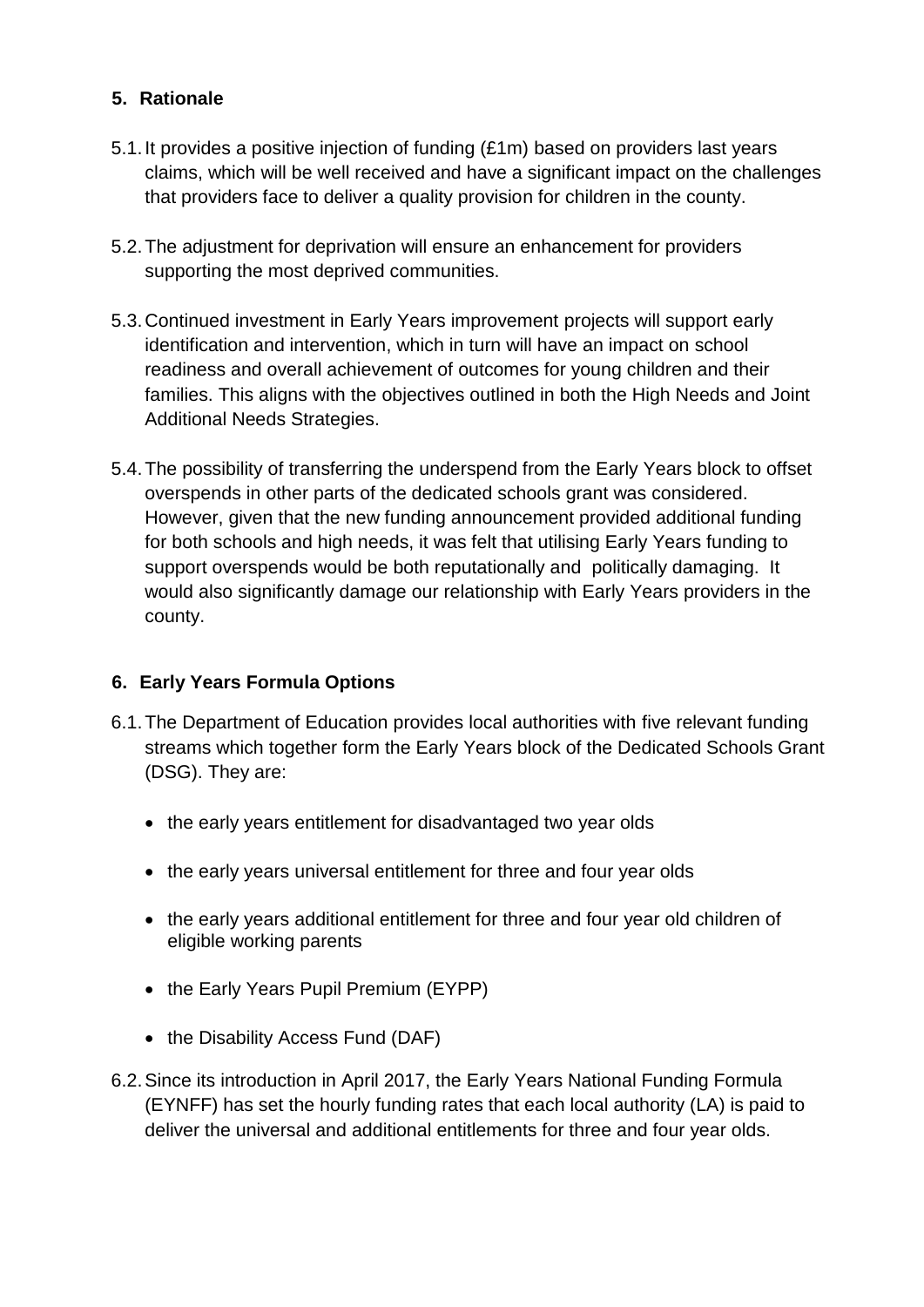- 6.3.The LA has the following duties in respect of this funding (Nursery Funding Operational Guide 2019 – 2020):
	- must plan to pass on at least 95% of their three and four year old funding directly to providers to deliver the three and four year old entitlements
	- must now use a universal base rate for all types of provider in their local three and four year old formula, including for Maintained Nursery Schools
	- must use a deprivation supplement in their local three and four year old formula, and any other supplements used must fall within one of the allowable categories
	- must not channel more than 10% of their funding for three and four olds through funding supplements
	- must provide a Special Educational Needs Inclusion Fund (SENIF) for three and four year olds
	- must pass on Early Years Pupil Premium (EYPP) in full to providers for eligible three and four year olds
	- must pass on Disability Access Fund (DAF) funding in full to providers for eligible three and four year olds.
- 6.4.For 2019/20 the provisional total Early Years DSG block allocated to Gloucestershire is £33.559 million and this will be updated with the revised takeup of hours collected from the January 2020 census.
- 6.5.Rates were set as follows:
	- **2 year olds –** allocated hourly rate = £5.28
	- Base rate passed to providers= £4.91
	- **3 and 4 year olds –** allocated hourly rate = £4.30
	- Base rate passed to providers = £3.91 per hour (after 4.88% retention)
	- Deprivation payment  $= £0.16$  per hour
	- Quality supplement  $= £0.02$  per hour
- 6.6.Following the spending review announcement to increase Early Years spending by £66 million, the provisional new rates would provide Gloucestershire with an additional £0.621 million based on current numbers. The provisional early years block for 2020/21 was announced by the DfE in December 2019. The allocated hourly rate for 2020/21 has increased by 8p per hour. It is proposed that this 8p per hour be added to the hourly rate passed to providers for both 2 year olds and 3 and 4 year olds. It is also proposed that there is a consultation with Early Years providers on a number of options in respect of the early years formula including the deprivation and quality supplement payments for 3 and 4 year olds.
- 6.7.All options assume that the quality supplement will no longer be de-delegated back to the Local Authority to fund Early Years Support services (approx. £135K) but will be included in payment made to EY providers. GCC has identified alternative funding to ensure the continuation of the provision and delivery of Early Years services to support the development and management of the fragile EY provider market across the county.